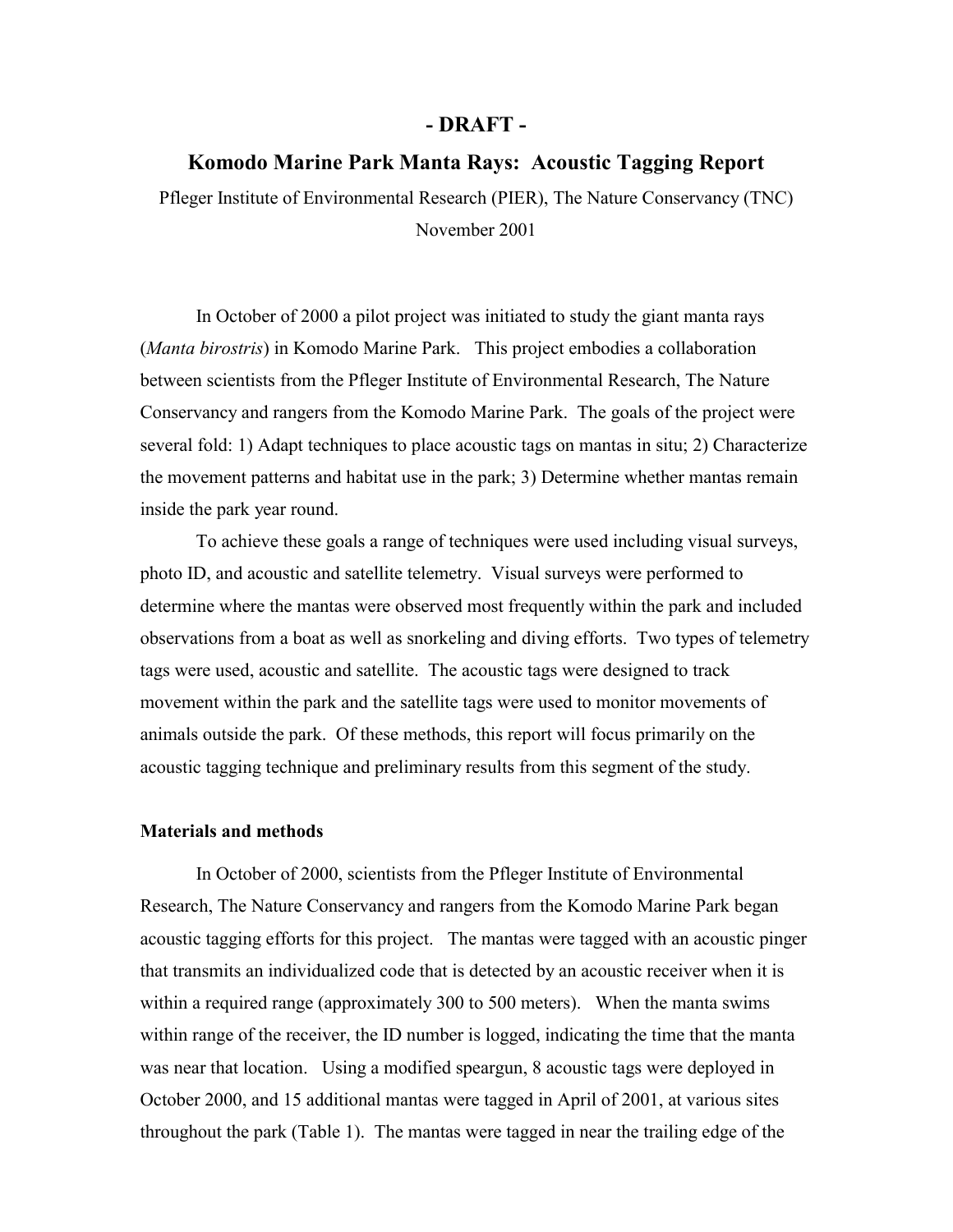wing, near the point that the wing meets the body. To anchor the tags into the muscle, a

medical grade plastic dart was used.

| Tag | Date                        | Tagging                        | Last             | Karang                   | S. Karang Tatawa        |       | Padar Manta    |                         | <b>Manta</b> | German                  | <b>Loh</b> |
|-----|-----------------------------|--------------------------------|------------------|--------------------------|-------------------------|-------|----------------|-------------------------|--------------|-------------------------|------------|
| ID  | <b>Tagged</b>               | Location                       | <b>Detection</b> | <b>Makasar</b>           | <b>Makasar</b>          | Kecil | Kecil          | Alley                   | Alley 2      | <b>Flag</b>             | Dasami     |
|     |                             | Oct 16, 2000 Karang Makasar    | Oct, 16 2000     | <b>TX</b>                |                         |       |                |                         |              |                         |            |
|     |                             | 2Oct 16, 2000 Karang Makasar   | Jan 24, 2001     | $\overline{TX}$          | $\overline{X}$          |       |                |                         |              |                         |            |
|     |                             | 3Oct 17, 2000 Karang Makasar   | Oct 17,2000      | $\overline{\top}$        |                         |       |                | X                       |              |                         |            |
|     |                             | 4 Oct 16, 2000 Karang Makasar  | May 12, 2001     | $\overline{\mathsf{TX}}$ | $\overline{\mathsf{x}}$ |       |                |                         |              |                         |            |
|     |                             | 5 Oct 16, 2000 Karang Makasar  | Mar 27, 2001     | $\overline{TX}$          | $\overline{X}$          |       |                |                         |              |                         |            |
|     |                             | 6 Oct 19, 2000 German Flag     | Oct 22, 2000     |                          |                         |       |                | $\overline{\mathsf{x}}$ |              | T                       |            |
|     |                             | 7 Oct 19, 2000 German Flag     | Mar 01, 2001     | $\overline{\mathsf{x}}$  | $\overline{\mathsf{x}}$ |       |                | $\overline{\mathsf{x}}$ |              | T                       |            |
|     |                             | 8 Oct 19, 2000 German Flag     | Jan 25, 2001     | $\overline{\mathsf{x}}$  | $\overline{\mathsf{x}}$ |       |                | $\overline{\mathsf{x}}$ |              | Ŧ                       |            |
|     |                             | 9 Apr 02, 2001 Karang Makasar  | Nov 04, 2001     | $\overline{\mathsf{TX}}$ |                         |       |                |                         |              |                         |            |
|     |                             | 10 Apr 03, 2001 Karang Makasar | May 04, 2001     | $\overline{TX}$          |                         |       |                |                         |              |                         |            |
|     |                             | 11 Apr 02, 2001 Karang Makasar | Apr 02, 2001     | $\overline{TX}$          |                         |       |                |                         |              |                         |            |
|     |                             | 12 Apr 02, 2001 Karang Makasar | Apr 06, 2001     | $\overline{TX}$          | $\mathsf{X}$            |       |                | X                       |              |                         |            |
|     |                             | 13 Apr 03, 2001 German Flag    | Sep 01, 2001     | $\times$                 |                         |       |                | X                       | $\times$     | TX                      |            |
|     |                             | 14 Apr 03, 2001 German Flag    | May 05, 2001     |                          |                         |       |                | $\overline{\mathsf{x}}$ |              | TX                      |            |
|     |                             | 15 Apr 03, 2001 Karang Makasar | Oct 19, 2001     | $\overline{X}$           |                         |       | X              | TX                      | X            | X                       |            |
|     |                             | 16 Apr 03, 2001 German Flag    | May 21, 2001     |                          |                         |       |                | X                       |              | т                       |            |
|     |                             | 17 Apr 03, 2001 Karang Makasar | Oct 27, 2001     | <b>TX</b>                | X                       | X     | X              |                         |              |                         |            |
|     | 18 Apr 03, 2001 Manta Alley |                                | Aug 21, 2001     |                          |                         |       |                | TX                      | X            | $\overline{\mathsf{x}}$ |            |
|     | 19 Apr 03, 2001 Manta Alley |                                | Oct 30, 2001     | X                        |                         |       |                | T X                     | X            | X                       |            |
|     |                             | 20 Apr 03, 2001 Karang Makasar | Nov 07, 2001     | <b>TX</b>                | X                       |       |                |                         |              |                         |            |
|     |                             | 21 Apr 03, 2001 German Flag    | Sep 11, 2001     |                          |                         |       | X              | $\overline{\mathsf{x}}$ |              | TX                      |            |
|     |                             | 22 Apr 03, 2001 German Flag    | Oct 18, 2001     |                          |                         |       | $\overline{X}$ | $\overline{\mathsf{x}}$ | X            | $\overline{TX}$         |            |
|     |                             | 23 Apr 03, 2001 German Flag    | May 27, 2001     |                          |                         |       |                |                         |              | TX                      |            |

Table 1. Tagging date and location for the 23 mantas tagged with acoustic tags in the Komodo Marine Park. Also indicated is the last date the tag was detected and the stations where it was detected. T indicates the station it was tagged at and X indicates a station it was detected at.

> Study sites for the acoustic receivers were chosen based on areas where mantas were commonly seen, which includes a range of habitats. Karang Makasar is near the northeast corner of Komodo Island and is characterized by a gradually slopping coral rubble field with a few isolated coral heads, away from any distinct structures. Manta Alley and German Flag are off of South Komodo in an area known as Loh Belanda. This area consists primarily of a series of small islands with a steep rocky shoreline generating a large degree of structure. German Flag is at the base of a large cliff in a channel between Komodo and a smaller island. Manta Alley is a relatively small site (little more than a kilometer away from German Flag) along the northeast shore of a small rocky outcrop. Padar Kecil is along the southeastern corner of a small island, also at the base of a steep cliff (Figure 1).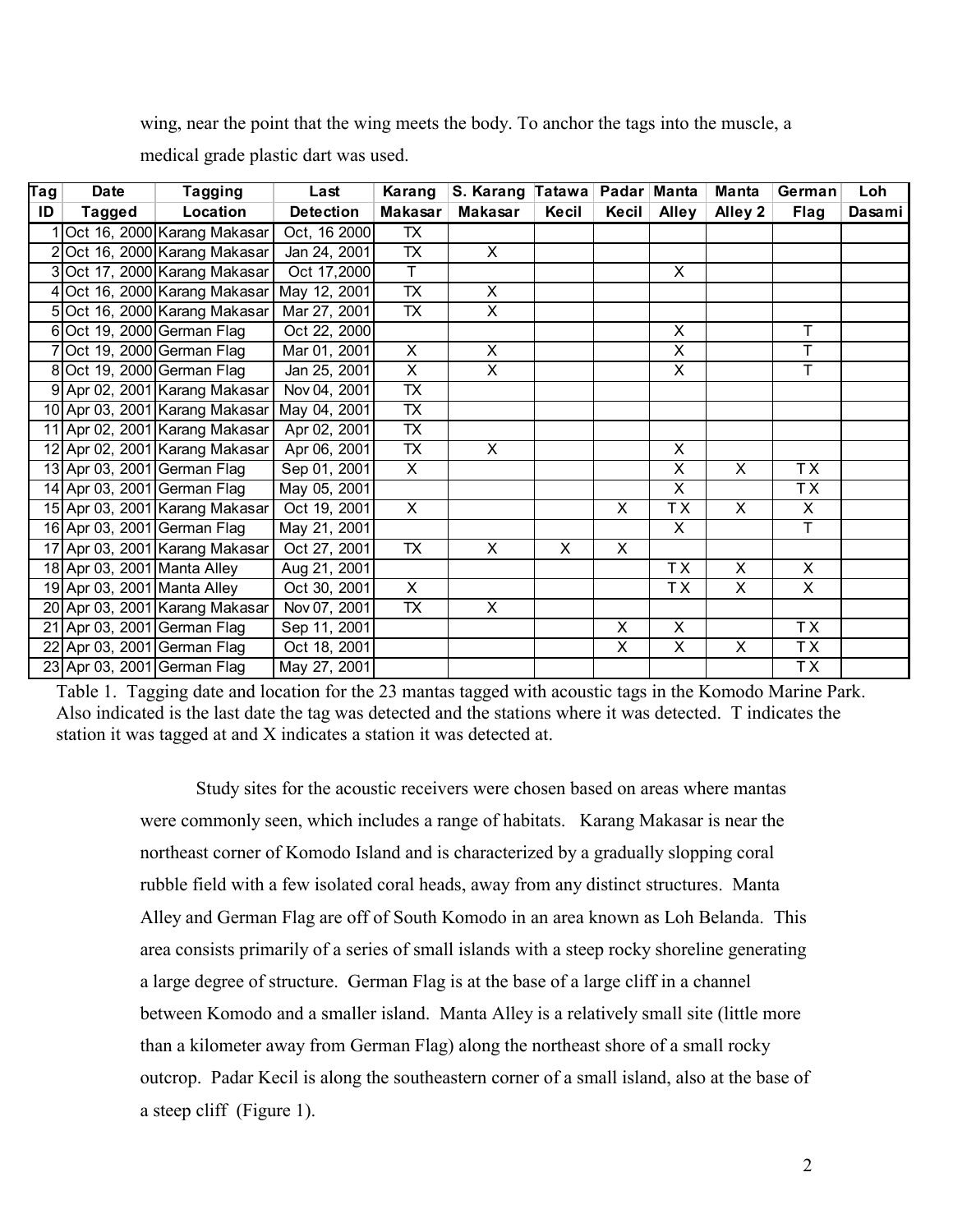

Figure 1. Map of acoustic receiver stations within Komodo Marine Park. The lines show movement of mantas between stations.

Acoustic receivers were initially set up at 2 stations around the park, Karang Makasar and Manta Alley. The receivers were secured to a line that was anchored to the bottom and suspended by a float. Both of these receivers were active for several weeks in October of 2000 until one was lost and the other was removed from the water and redeployed in December. Beginning in January, two additional receivers were deployed, and in April there were an additional five receivers used to cover a combination of seven stations within the park (Figures 1 and 2).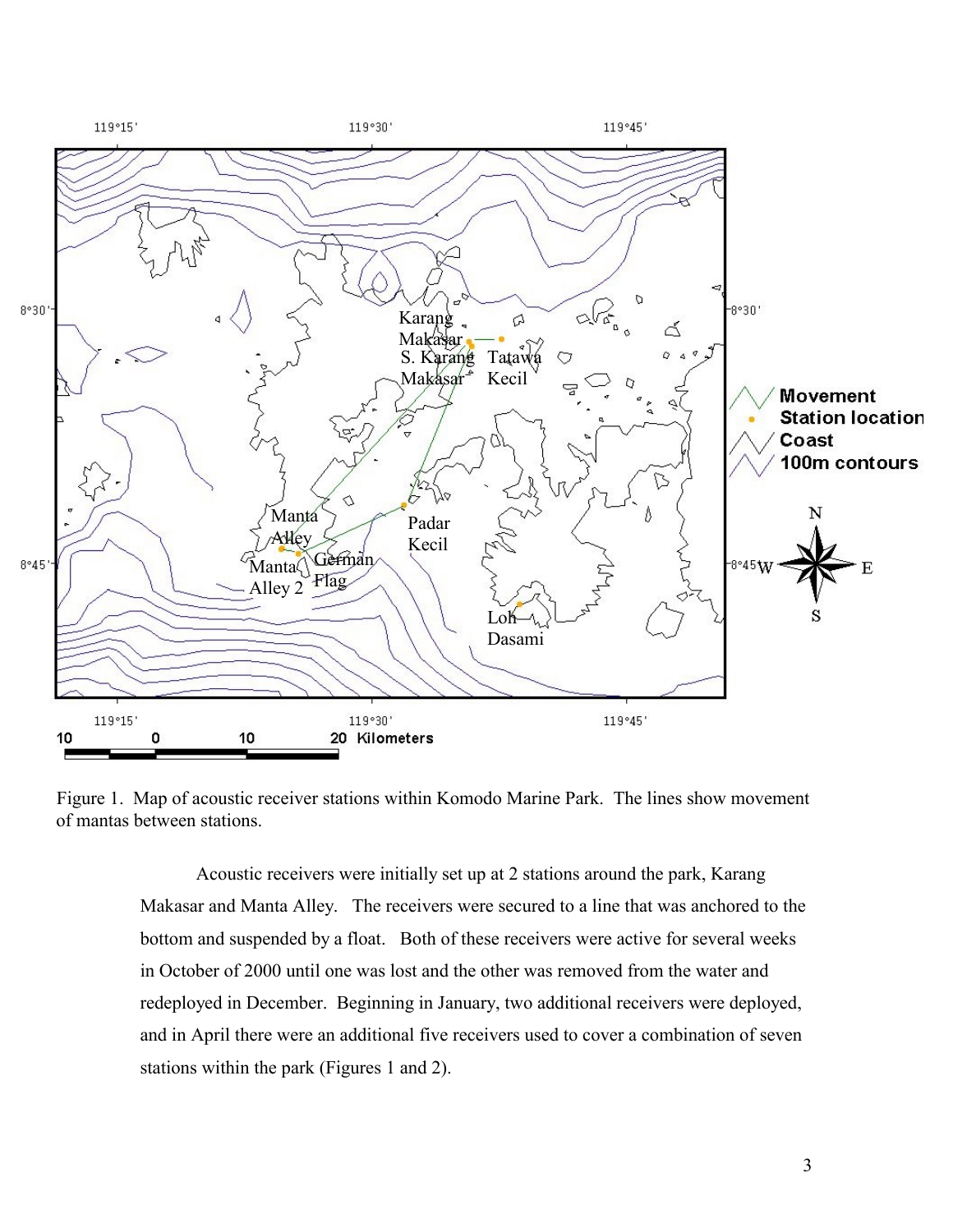

Figure 2. Timetable showing what stations had receivers between October 2000 and October 2001.

# **Results and Discussion**

Over the past year, acoustically tagged mantas have been detected at six of the seven stations (all but Loh Dasami) (Table 2). Of the eight mantas that were tagged in October of 2000, none of these tags are still reporting and it is suspected that the tags came off the animals. For those 15 mantas tagged in April, there are still eight animals reporting.

Tagged mantas were primarily detected around the site of tagging, although some movement between sites is occuring. Animals that were tagged at Karang Makasar were detected at Tatawa Kecil, Padar Kecil, Manta Alley, Manta Alley 2 and German Flag. Mantas tagged at Manta Alley were detected at German Flag and Karang Makasar, and those tagged at German Flag were also detected at Manta Alley, Padar Kecil, Tatawa Kecil and Karang Makasar (Table 1).

The patterns of detection were fairly similar for both North Karang Makasar and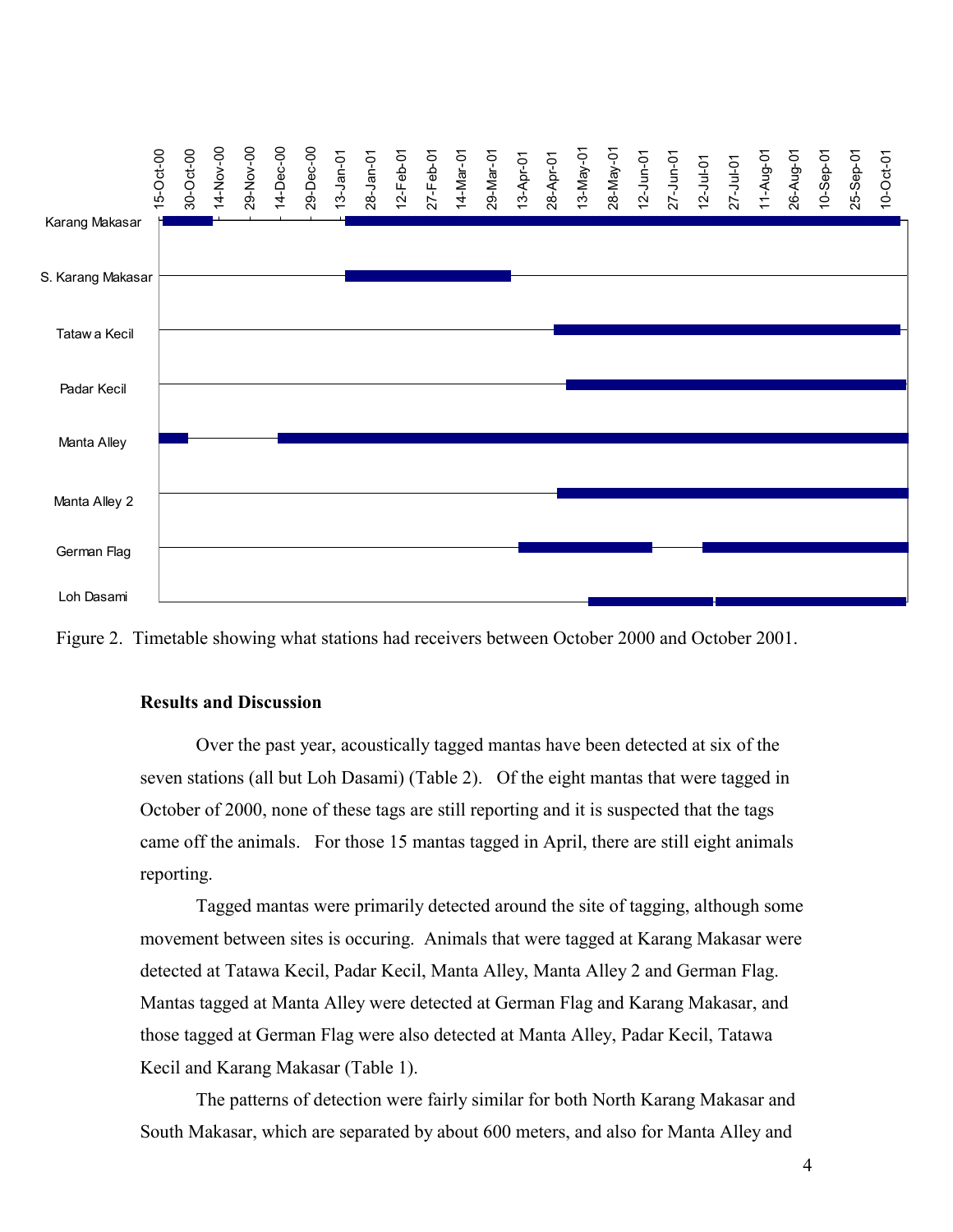Manta Alley 2, which are about 80 meters apart. Although Manta Alley and German Flag are relatively close together (1.8 km) there were differences noted in the detections of tagged mantas.

|           | $\overline{Oct}$ 00 | Nov 00 Dec 00 | Jan 01    |         | Feb 01 Mar 01 | Apr 01      | May 01                                                                  | <b>Jun 01</b>        | Jul $01$        | Aug 01                             | Sep 01 | Oct 01      |
|-----------|---------------------|---------------|-----------|---------|---------------|-------------|-------------------------------------------------------------------------|----------------------|-----------------|------------------------------------|--------|-------------|
| Karang    | 1, 2, 4, 5, 8       |               | 2,4,5,7   | 4, 5, 7 | 4, 5, 7       | 9, 10, 11,  | 9, 10, 15,                                                              | 9,15,20              | $\overline{20}$ | $13, 15, 17,$ 9, 15, 19 9, 15, 19, |        |             |
| Makasar   |                     |               |           |         |               | 12, 13, 17, | 17, 19, 20                                                              |                      |                 | 20                                 |        | 20          |
|           |                     |               |           |         |               | 20          |                                                                         |                      |                 |                                    |        |             |
| S. Karang |                     |               | 2,4,5,7,8 | 4, 5, 7 | 4             | 12, 17, 20  |                                                                         |                      |                 |                                    |        |             |
| Makasar   |                     |               |           |         |               |             |                                                                         |                      |                 |                                    |        |             |
|           |                     |               |           |         |               |             |                                                                         |                      |                 |                                    |        |             |
| Tatawa    |                     |               |           |         |               |             |                                                                         | 17                   |                 |                                    |        |             |
| Kecil     |                     |               |           |         |               |             |                                                                         |                      |                 |                                    |        |             |
|           |                     |               |           |         |               |             |                                                                         |                      |                 |                                    |        |             |
| Padar     |                     |               |           |         |               |             |                                                                         | 21,22                |                 |                                    | 15     | 17          |
| Kecil     |                     |               |           |         |               |             |                                                                         |                      |                 |                                    |        |             |
|           |                     |               |           |         |               |             |                                                                         |                      |                 |                                    |        |             |
| Manta     | 3, 6, 7, 8          |               |           |         |               |             | 12, 13, 14, 13, 18, 19,                                                 | 18,19                | 13, 18, 19      | 13                                 | 13     | 15, 19, 22, |
| Alley     |                     |               |           |         |               | 15, 16, 18, | 21,22                                                                   |                      | 21,22           |                                    |        | 20          |
|           |                     |               |           |         |               | 19,21,22    |                                                                         |                      |                 |                                    |        |             |
| Manta     |                     |               |           |         |               |             | 19                                                                      | 18, 19, 22 3, 18, 19 |                 | 13                                 |        | 15, 19, 22  |
| Alley 2   |                     |               |           |         |               |             |                                                                         |                      | 22              |                                    |        |             |
|           |                     |               |           |         |               |             |                                                                         |                      |                 |                                    |        |             |
| German    |                     |               |           |         |               |             | 13, 14, 15, 4, 13, 14, 15, 13, 18, 19 13, 15, 18 13, 18, 21, 13, 21, 22 |                      |                 |                                    |        | 19,22       |
| Flag      |                     |               |           |         |               |             | 18, 19, 21, 16, 18, 19,                                                 | 21,22                | 19,22           | 22                                 |        |             |
|           |                     |               |           |         |               | 22,23       | 21,22,23                                                                |                      |                 |                                    |        |             |
| Loh       |                     |               |           |         |               |             |                                                                         |                      |                 |                                    |        |             |
| Dasami    |                     |               |           |         |               |             |                                                                         |                      |                 |                                    |        |             |
|           |                     |               |           |         |               |             |                                                                         |                      |                 |                                    |        |             |

Table 2. Table showing what tags were detected at each station during each month. The shaded areas indicate months where a receiver was not present at that station. The bold numbers indicate the last month that the tag was detected.

> An analysis of detection against tides seems to show a potential correlation between the presence of mantas and the tidal fluctuations. For the month of April the tidal pattern was displayed with detections of mantas at Manta Alley, Karang Makasar and German Flag (Figure 3). Karang Makasar showed the strongest correlation between tagged manta detections and a strong rising tide. Tags 9, 10, 11, 12, 13, 17 and 20 were detected almost exclusively during the rising tides. German Flag also showed a strong correlation to the rising tide, although detections also occurred on the falling tide. For German Flag, data is available only for the last half of the month; the receiver was deployed here on April 13<sup>th</sup>. Manta Alley shows less of a tidal pattern, detections were made at this station on the rising as well as falling tides. These patterns correspond with visual observation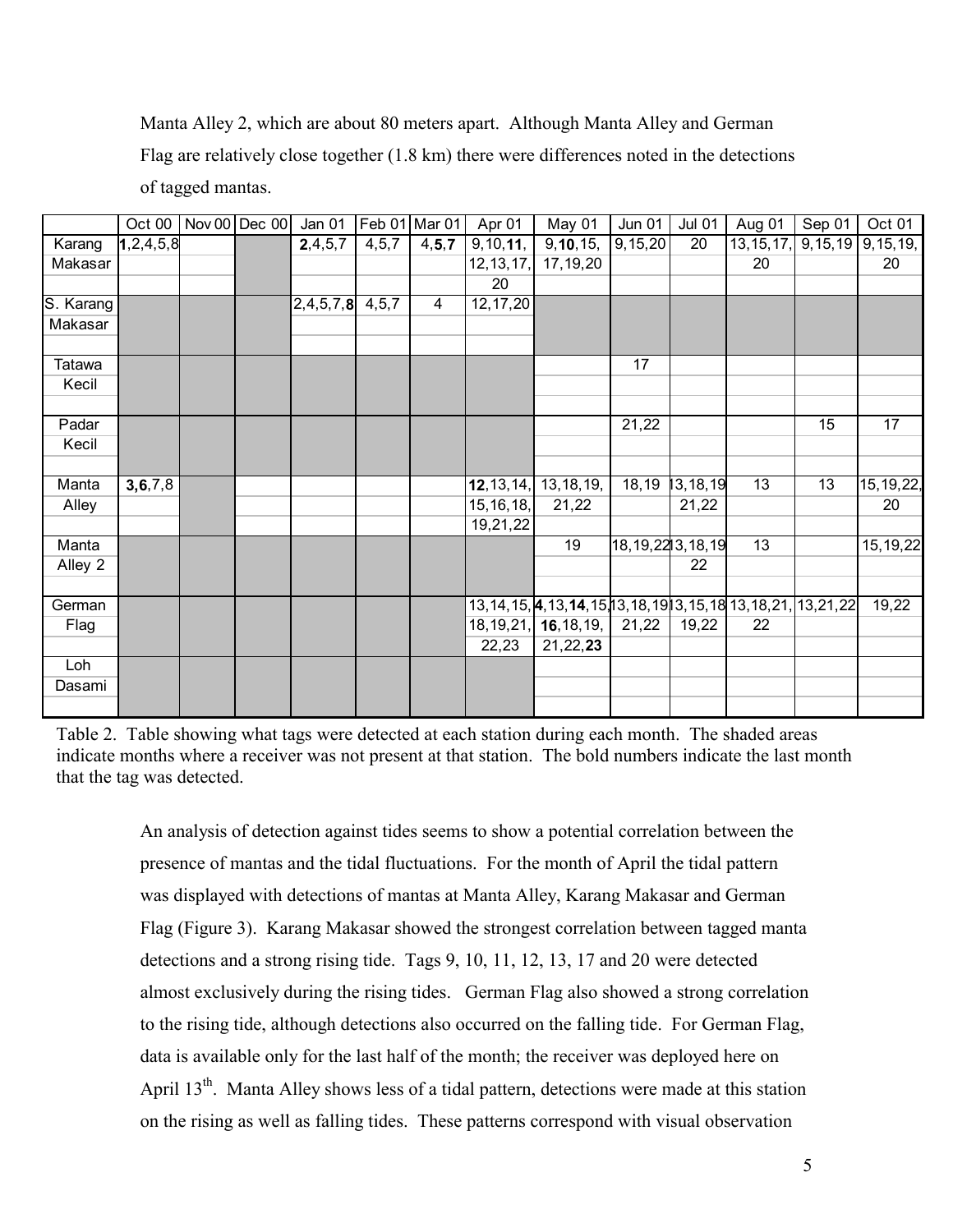

Figure 3. Tidal fluctuations for the month of April with tagged manta detections for three stations.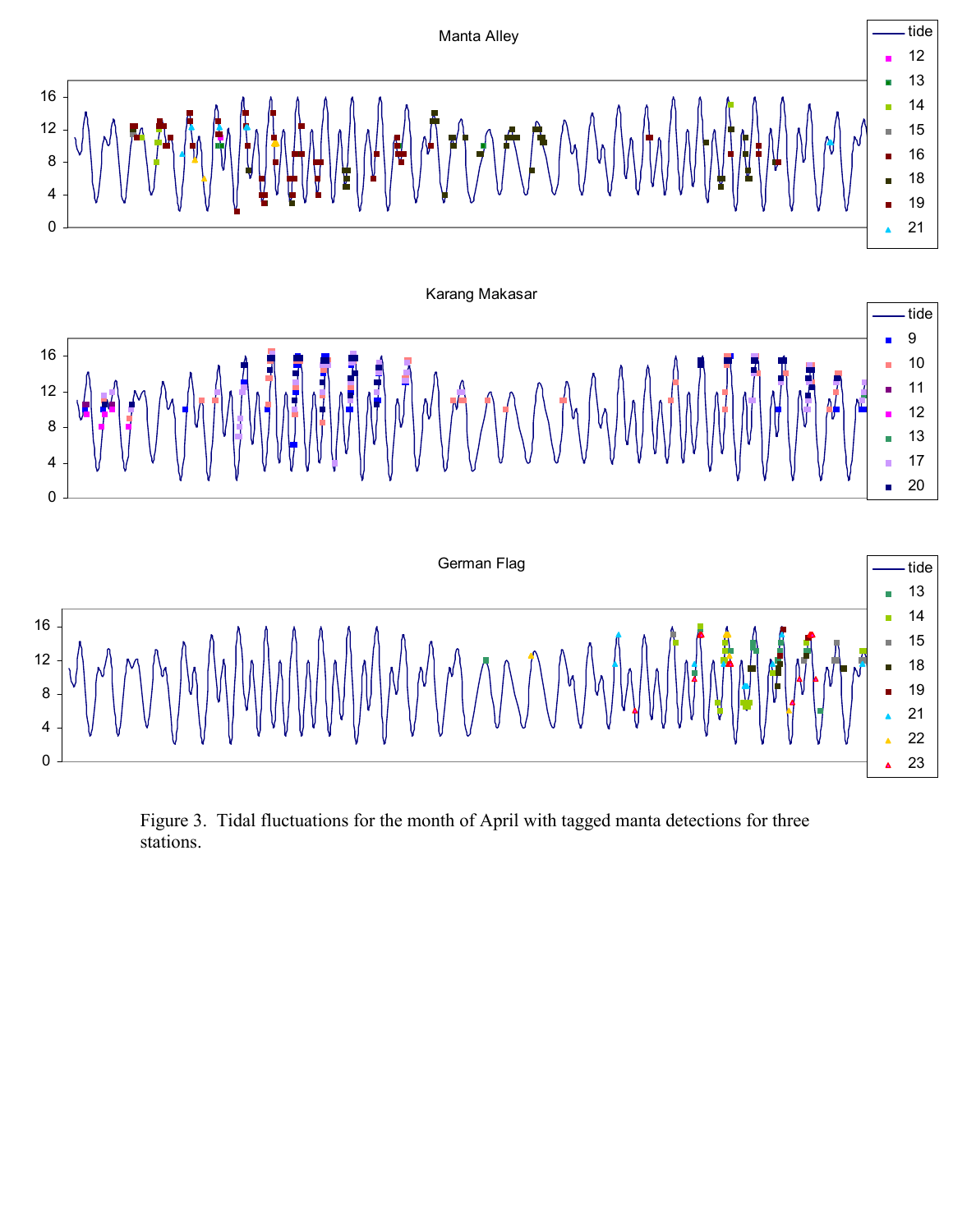made in October of 2000 that noted that at Loh Belanda manta were commonly observed feeding at the surface during the falling tide when the current is predominantly east to west. It was also observed that Karang Makasar differed from Loh Belanda in that the mantas were more common when the tide was rising and currents were south to north, and while the tide was falling few or no individuals were observed.

### **Conclusions**

It is clear from this study that mantas use the park year round. The remote monitoring of mantas through the use of acoustic tags has already proven to be valuable. Prior to this study it was thought that mantas were absent from the park during certain times of the year; we have clearly shown them to be present year round. Although we know exactly where the tagged mantas are when they are near one of our hydrophone stations, we have no idea of their whereabouts when we are not picking them up at any station. A trend has been revealed for feeding at some stations during the incoming tide, but where do the mantas go on the falling tide? Do they go offshore to feed in the open ocean? These questions cannot be answered with our current methods.

 The data up to this point has described some of the movement patterns for the mantas within the park. This has potential benefit in the establishment of ecotourism through the understanding of where the animals are found and how the tides influence this occurrence, as well as for environmental management plans. A closer examination of the tidal association at each station is still needed, as well as an attempt to show where the mantas are when they are not detected at the established stations, whether within or outside the park.

### **Recommendations**

 Manual tracking of a tagged manta would allow for a more detailed observation of manta behavior. Using a boat and portable directional hydrophone and receiver the manta could be tracked until the tracking team must return to base or the manta is lost. Although satellite telemetry failed on an early attempt with Komodo mantas, recent advances in this technology could allow for success if attempted again. Tags are being shed by mantas; the only way to prevent this is to internally implant the tags. Although